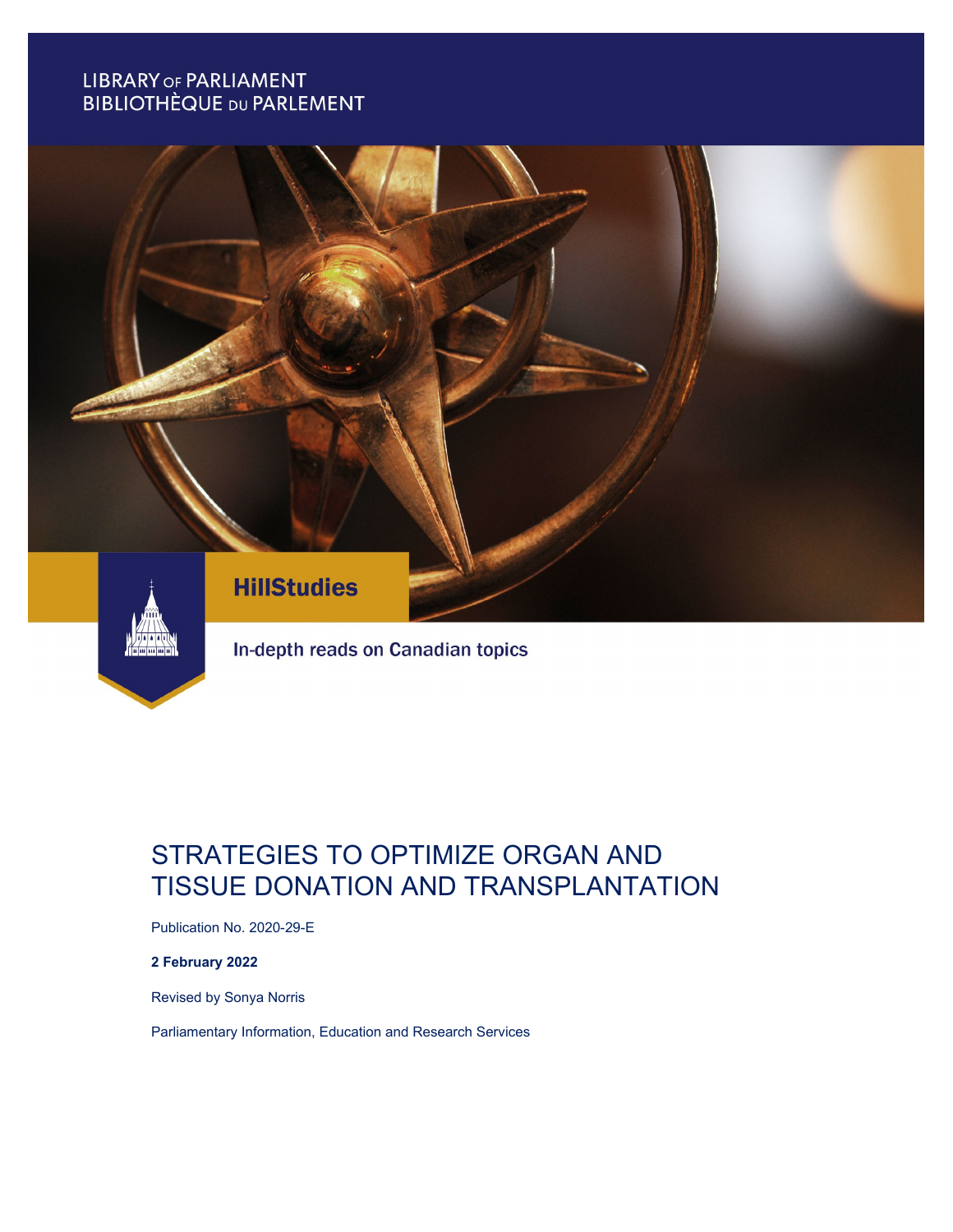#### AUTHORSHIP

| 2 February 2022 | Sonya Norris | Legal and Social Affairs Division |
|-----------------|--------------|-----------------------------------|
| 1 April 2020    | Sonya Norris | Legal and Social Affairs Division |

#### ABOUT THIS PUBLICATION

Library of Parliament HillStudies provide in-depth studies of policy issues. They feature historical background, current information and references, and often anticipate the emergence of the issues they examine. They are prepared by Parliamentary Information, Education and Research Services, which carries out research for and provides information and analysis to parliamentarians and Senate and House of Commons committees and parliamentary associations in an objective, impartial manner.

This publication was prepared as part of the Library of Parliament's research publications program, which includes a set of publications, introduced in March 2020, addressing the COVID-19 pandemic.

© Library of Parliament, Ottawa, Canada, 2022

*Strategies to Optimize Organ and Tissue Donation and Transplantation* (HillStudies)

Publication No. 2020-29-E

Ce document est également publié en français.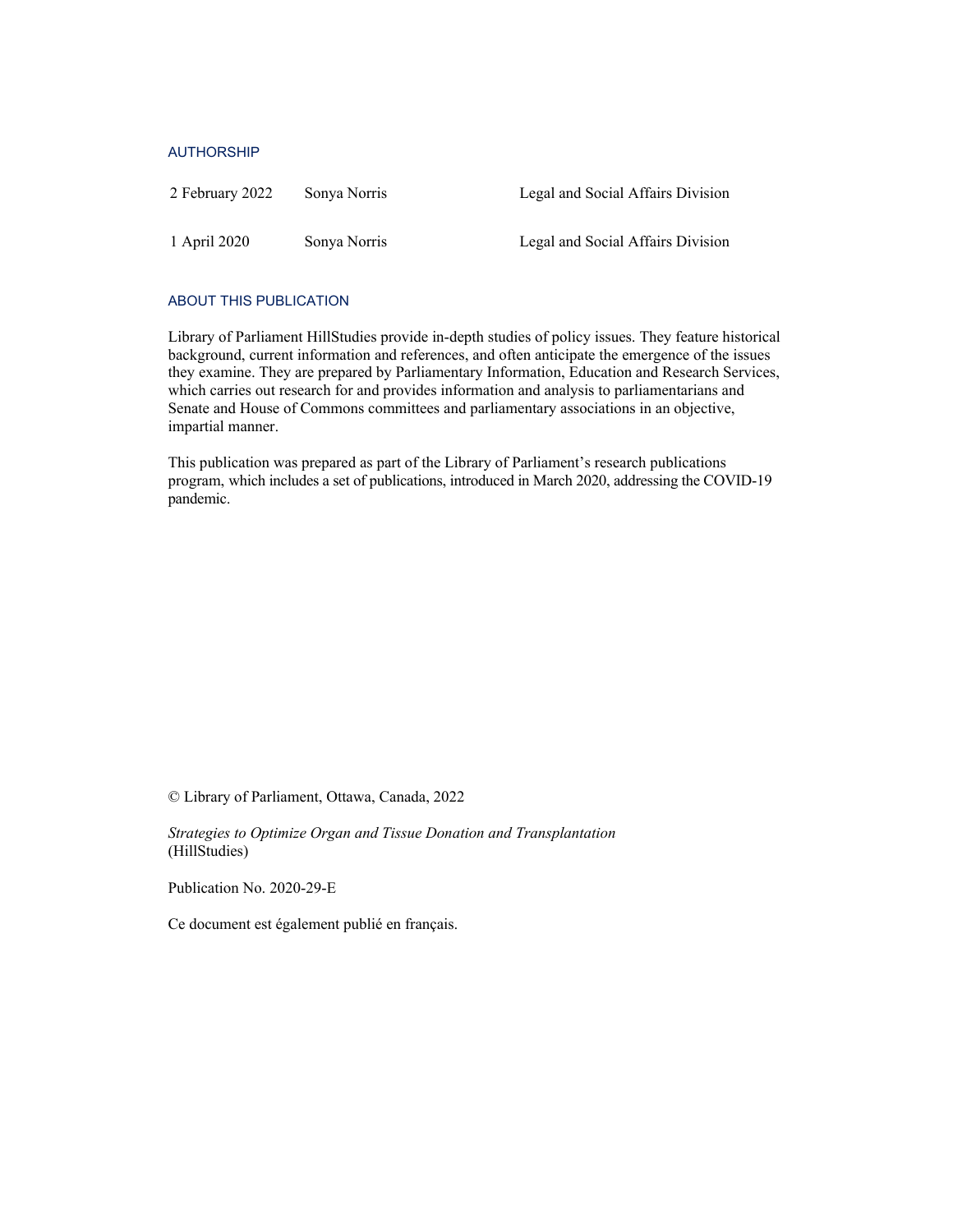# **CONTENTS**

### **EXECUTIVE SUMMARY**

| $\mathbf{1}$          |                                                                                  |  |
|-----------------------|----------------------------------------------------------------------------------|--|
| $\overline{2}$        | FEDERAL, PROVINCIAL AND TERRITORIAL RESPONSIBILITY                               |  |
| 3                     | INITIATIVES AND POLICIES INTENDED TO INCREASE                                    |  |
| 3.1<br>3.1.1<br>3.1.2 |                                                                                  |  |
| 3.2                   |                                                                                  |  |
| 3.3                   |                                                                                  |  |
| 3.4                   |                                                                                  |  |
| 3.5                   |                                                                                  |  |
| 3.6                   |                                                                                  |  |
| 3.7                   |                                                                                  |  |
| 4                     | INITIATIVES INTENDED TO OPTIMIZE<br>THE MATCHING OF AVAILABLE ORGANS AND TISSUES |  |
| 4.1                   | National Real-Time Waiting Lists                                                 |  |
| 4.1.1                 |                                                                                  |  |
| 4.1.2                 |                                                                                  |  |
| 4.1.3                 |                                                                                  |  |
| 5                     |                                                                                  |  |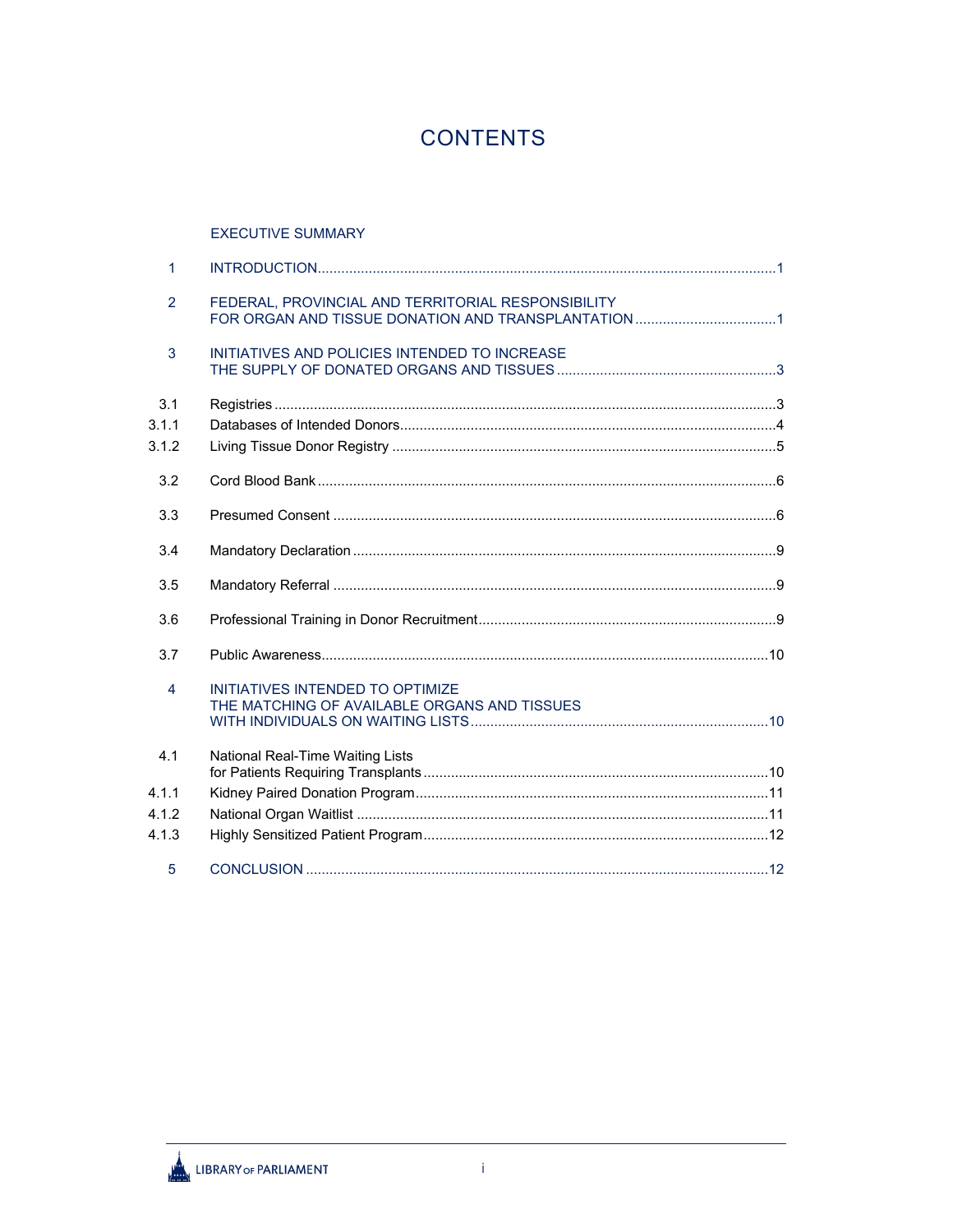# EXECUTIVE SUMMARY

<span id="page-3-0"></span>The deceased organ donor rate in Canada is lower than that of top-performing countries, but Canada's rate has improved in recent years. Although the gap between the number of Canadians awaiting organ transplants and the number of organs available has narrowed, further increases in organ donation will be necessary to meet demand.

Initiatives to improve the organ donation and transplantation system include organ and tissue donor registries, national wait lists of patients, and the collection and storage of cord blood rich in stem cells. Another initiative that may help to optimize the deceased organ donor rate is presumed consent, which Nova Scotia implemented in 2021, whereby all individuals are considered for organ donation after death unless they register their refusal during their lifetime. In terms of consent, the issue of mandatory declaration has been considered by a number of jurisdictions. Under this model, all individuals are required to register either their consent or refusal for organ donation, which differs from a passive approach of allowing a means of registering consent but not requiring it.

Consent to donate is of little value if potential donors are not properly identified and referred to specially trained donation specialists. Mandatory referral, which requires that hospital personnel identify and refer potential donors to donation programs, could play a part in optimization efforts. To be successful, this involves training organ donor coordinators to identify potential donors and specially trained physicians to optimize donation practices.

Public awareness campaigns may contribute to improving deceased and living organ and tissue donor rates. In this regard, Canada's National Organ and Tissue Donation Awareness Week, organized by Canadian Blood Services, takes place during the last full week of April every year.

Finally, a number of initiatives have been established to optimize the matching of donor organs and recipients in Canada. These include the Kidney Paired Donation Program, the National Organ Waitlist and the Highly Sensitized Patient Program.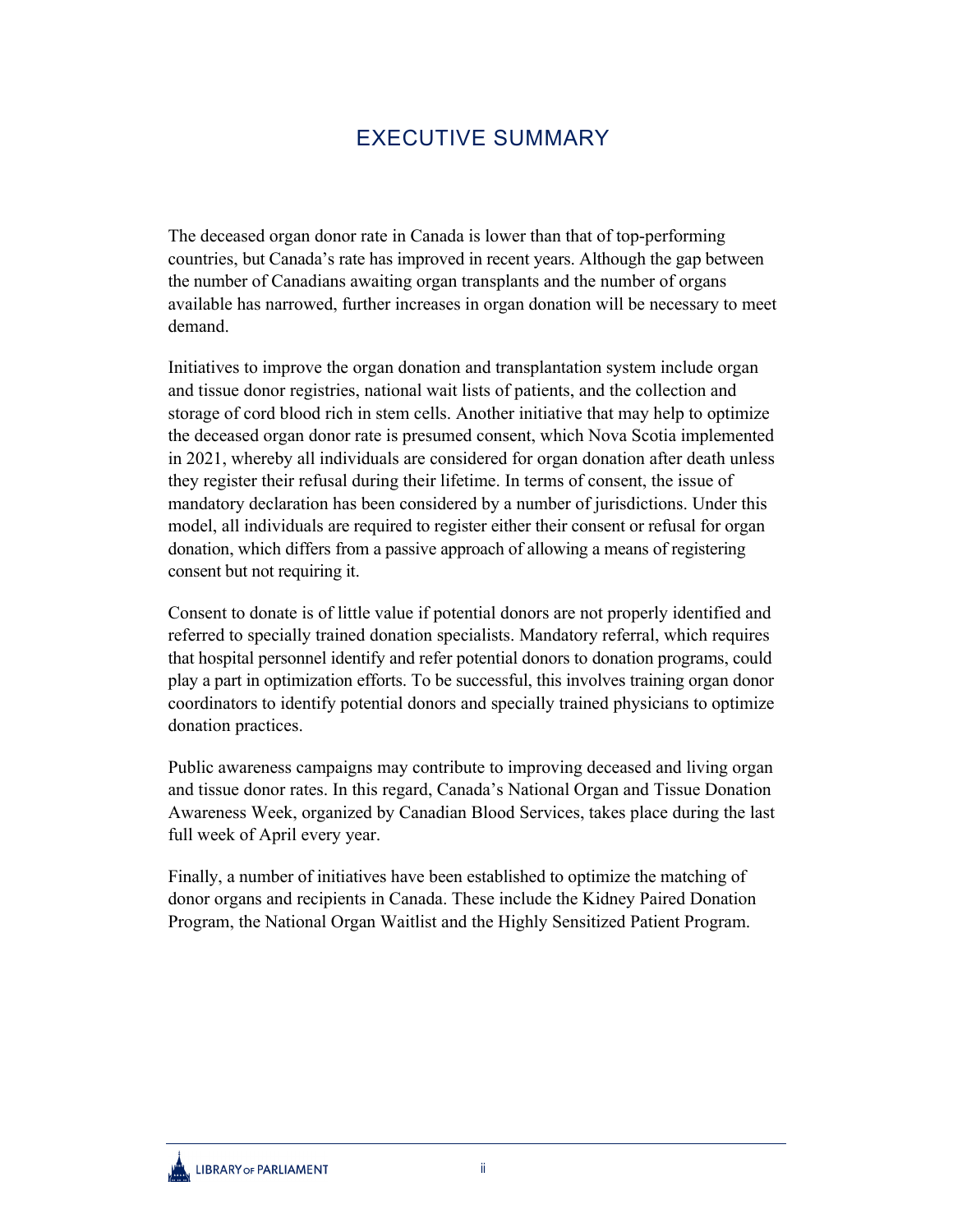## <span id="page-4-0"></span>1 **INTRODUCTION**

The number of transplant procedures performed in Canada increased by 42% between 2010 and 2019. In 2019, 3,014 transplant procedures were performed, resulting in 3,084 organs being transplanted.<sup>[1](#page-15-3)</sup> However, the COVID-19 pandemic resulted in decreased organ donation and transplantation. In 2020, deceased organ donations and organ transplants dropped by 12% and 14% respectively, compared to the previous year. Despite the decline, the number of organs donated and transplants performed have increased over the past decade.<sup>[2](#page-15-4)</sup> While the number of donated organs from living donors has remained largely unchanged since 2011 (except in 2020), the deceased organ donor rate has risen 28%. Despite the increase in available organs for transplant, the number of Canadians in need of an organ continues to be greater than the number of organs available. In 2020 there were 4,247 people on the waiting list, and 196 of those people died before a suitable organ became available for them.<sup>[3](#page-15-5)</sup>

This paper provides an overview of the jurisdictional considerations in organ and tissue donation and transplantation, and it lists the related federal and provincial/territorial legislation. It goes on to describe several strategies that can increase the number of organs and tissues available for donation and that improve procedures for matching available organs with people on the waiting list. It is a companion to the Library of Parliament publication by the same author, entitled *Organ Donation and Transplantation in Canada: Statistics, Trends and International Comparisons*. [4](#page-15-6)

# <span id="page-4-1"></span>2 **FEDERAL, PROVINCIAL AND TERRITORIAL RESPONSIBILITY FOR ORGAN AND TISSUE DONATION AND TRANSPLANTATION**

The provinces and territories are responsible for delivering health care to the majority of Canadians,<sup>[5](#page-15-7)</sup> including almost all aspects of organ and tissue donation and transplantation. The exception to this responsibility is the safety of organs and tissues donated for transplant, which falls within federal jurisdiction. In this regard, federal regulations pursuant to the *Food and Drugs Act* for organ and tissue donation and transplantation came into effect in December 2007. The purpose of the regulations is to minimize the potential health risks to transplant recipients resulting from transplantation. The *Safety of Human Cells, Tissues and Organs for Transplantation Regulations* standardize the screening and testing of potential donors in Canada.<sup>[6](#page-15-8)</sup>

In addition, the federal government may collaborate with the provinces and territories and interested stakeholders to optimize existing programs. To that end, in 2018,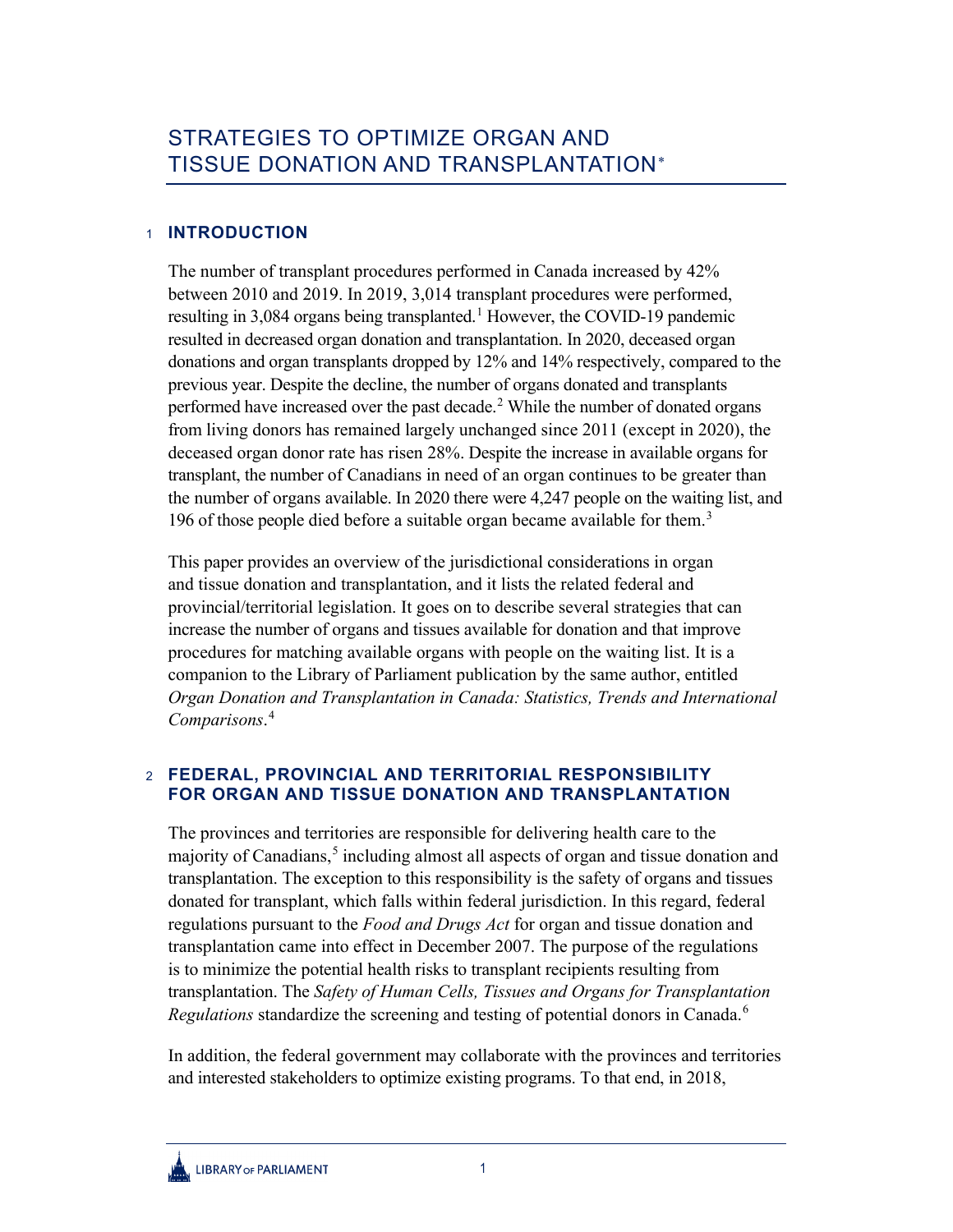Health Canada created the Organ Donation and Transplantation Collaborative (the Collaborative), which includes provincial and territorial governments (except Quebec), Canadian Blood Services (CBS), patients, families, clinicians and researchers. Activities of the Collaborative include:

- creating a pan-Canadian data system that will support decisions, avoid missed opportunities and improve patient care;
- identifying decision-making and accountability mechanisms to ensure that Canadians have access to an organ donation and transplantation system that responds to their needs and those of their families;
- maximizing donor identification in hospitals and referrals to transplantation services across Canada;
- identifying underserved populations and improving patients' access to post-transplantation care in remote communities;
- improving the efficiency and effectiveness of organ sharing processes across jurisdictions to prevent any missed opportunities for donation;
- increasing living donation as a preferred treatment option (e.g., kidneys, liver); and
- supporting health care professionals through professional education.<sup>[7](#page-15-9)</sup>

Budget 2019 proposed \$36.5 million over five years and \$5 million annually of ongoing funding to allow the Collaborative to develop the above-mentioned pan-Canadian data and reporting system.<sup>[8](#page-15-10)</sup> The Canadian Institute for Health Information (CIHI), which has been responsible for collecting and publishing this data in its Canadian Organ Replacement Register (CORR), and Canada Health Infoway have been tasked with developing the new system. CIHI reported in April 2021 on the specifics required for collecting, managing and reporting organ donation and transplantation data.<sup>[9](#page-15-11)</sup> The Collaborative expects to complete the implementation of this system by  $2024$ .<sup>[10](#page-16-0)</sup>

All provinces and territories in Canada have legislation on organ and tissue donation. These statutes are set out in Table 1.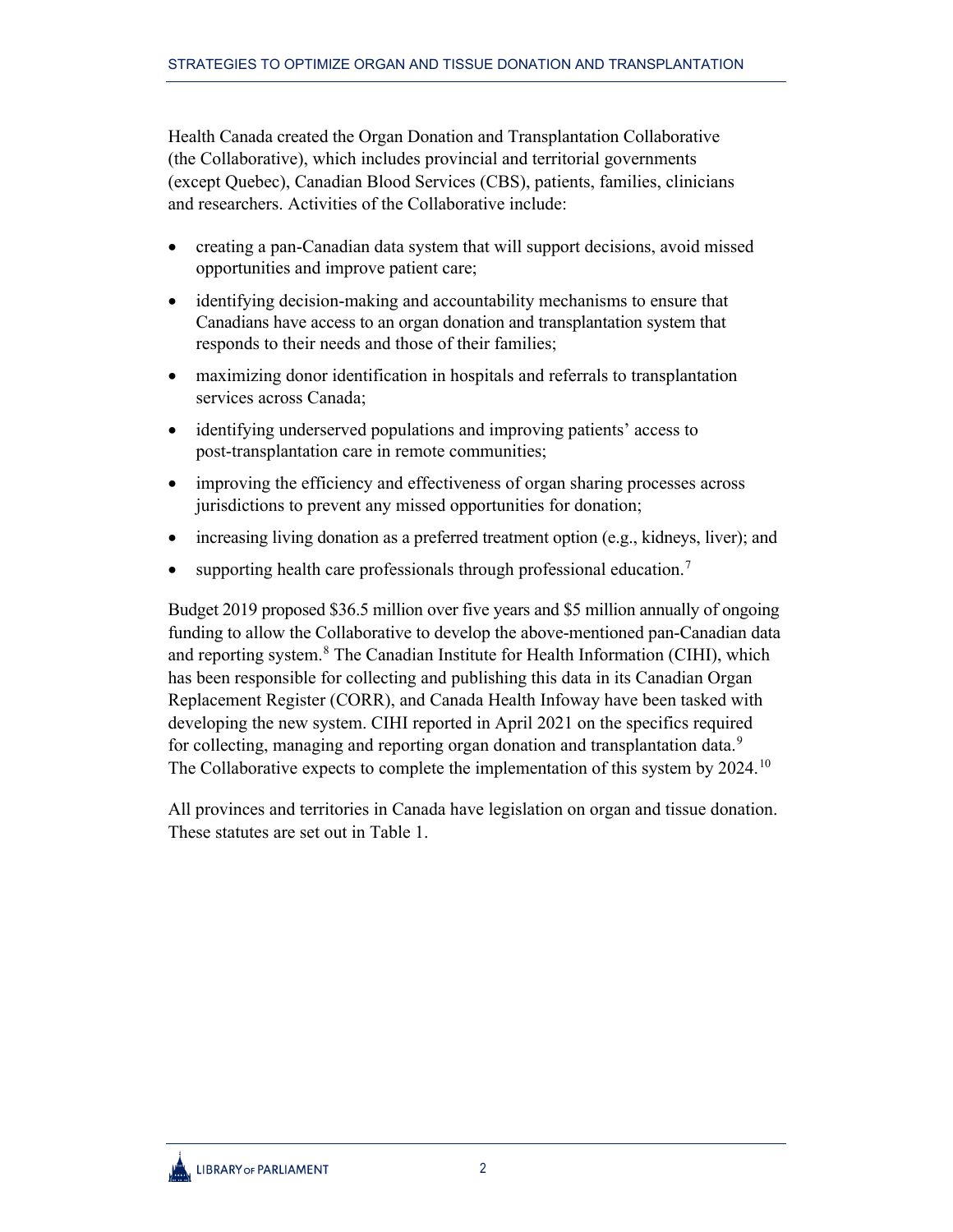| Jurisdiction                 | Legislation                                                               | Year | Comments                                                                                                                                                                                     |
|------------------------------|---------------------------------------------------------------------------|------|----------------------------------------------------------------------------------------------------------------------------------------------------------------------------------------------|
| <b>British Columbia</b>      | <b>Human Tissue Gift Act,</b><br>R.S.B.C. 1996, c. 211                    | 1996 |                                                                                                                                                                                              |
| Alberta                      | <b>Human Tissue and Organ Donation Act,</b><br>S.A. 2006, c. H-14.15      | 2006 | In March 2020, amendments to<br>the Act came into force.                                                                                                                                     |
| Saskatchewan                 | The Human Tissue Gift Act, 2015,<br>S.S. 2015, c. H-15.1                  | 2015 | The original version passed<br>in 1978.                                                                                                                                                      |
| Manitoba                     | The Human Tissue Gift Act,<br>C.C.S.M., c. H180                           | 1987 |                                                                                                                                                                                              |
| Ontario                      | Gift of Life Act,<br>R.S.O. 1990, c. H.20                                 | 1990 |                                                                                                                                                                                              |
| Quebec                       | Civil Code of Québec,<br>CQLR, c. CCQ-1991<br>arts. 22, 25, 43, 44 and 45 | 1991 |                                                                                                                                                                                              |
| New Brunswick                | <b>Human Tissue Gift Act,</b><br>R.S.N.B. 2014, c. 113                    | 2014 |                                                                                                                                                                                              |
| <b>Prince Edward Island</b>  | <b>Human Tissue Donation Act,</b><br>R.S.P.E.I. 1988, c. H-12.1           | 2011 | The 1993 version was the<br>Human Tissue Gift Act.                                                                                                                                           |
| Nova Scotia                  | <b>Human Organ and Tissue Donation Act</b><br>S.N.S. 2019, c. 6           | 2019 | The presumed consent<br>system was implemented in<br>January 2021.                                                                                                                           |
| Newfoundland<br>and Labrador | Human Tissue Act,<br>R.S.N.L. 1990, c. H-15                               | 1990 |                                                                                                                                                                                              |
| Yukon                        | <b>Human Tissue Gift Act,</b><br>R.S.Y. 2002, c. 117                      | 2002 |                                                                                                                                                                                              |
| <b>Northwest Territories</b> | <b>Human Tissue Donation Act,</b><br>S.N.W.T. 2014, c. 30                 | 2014 |                                                                                                                                                                                              |
| Nunavut                      | Human Tissue Act,<br>R.S.N.W.T. (Nu) 1988, c. H-6 (CanLII)                | 2011 | Nunavut adopted the<br>legislation of the<br>Northwest Territories.<br>Subsequent amendments<br>contained in S.Nu. 2017,<br>c. 22, s. 8 were not available<br>online at the time of writing. |

**Table 1 – Provincial/Territorial Legislation on Organ and Tissue Donation**

Source: Table prepared by the Library of Parliament using information obtained from provincial and territorial statutes in force at the time of writing.

## <span id="page-6-0"></span>3 **INITIATIVES AND POLICIES INTENDED TO INCREASE THE SUPPLY OF DONATED ORGANS AND TISSUES**

## <span id="page-6-1"></span>3.1 REGISTRIES

A national registry containing information about donors and recipients can help authorities to identify who is willing to provide an organ and who requires one. While a registry or database of intended donors can be helpful in identifying greater numbers of donors (described in section 3.1.1), a database of individuals awaiting an organ can help to improve efficiency in identifying compatible transplant recipients.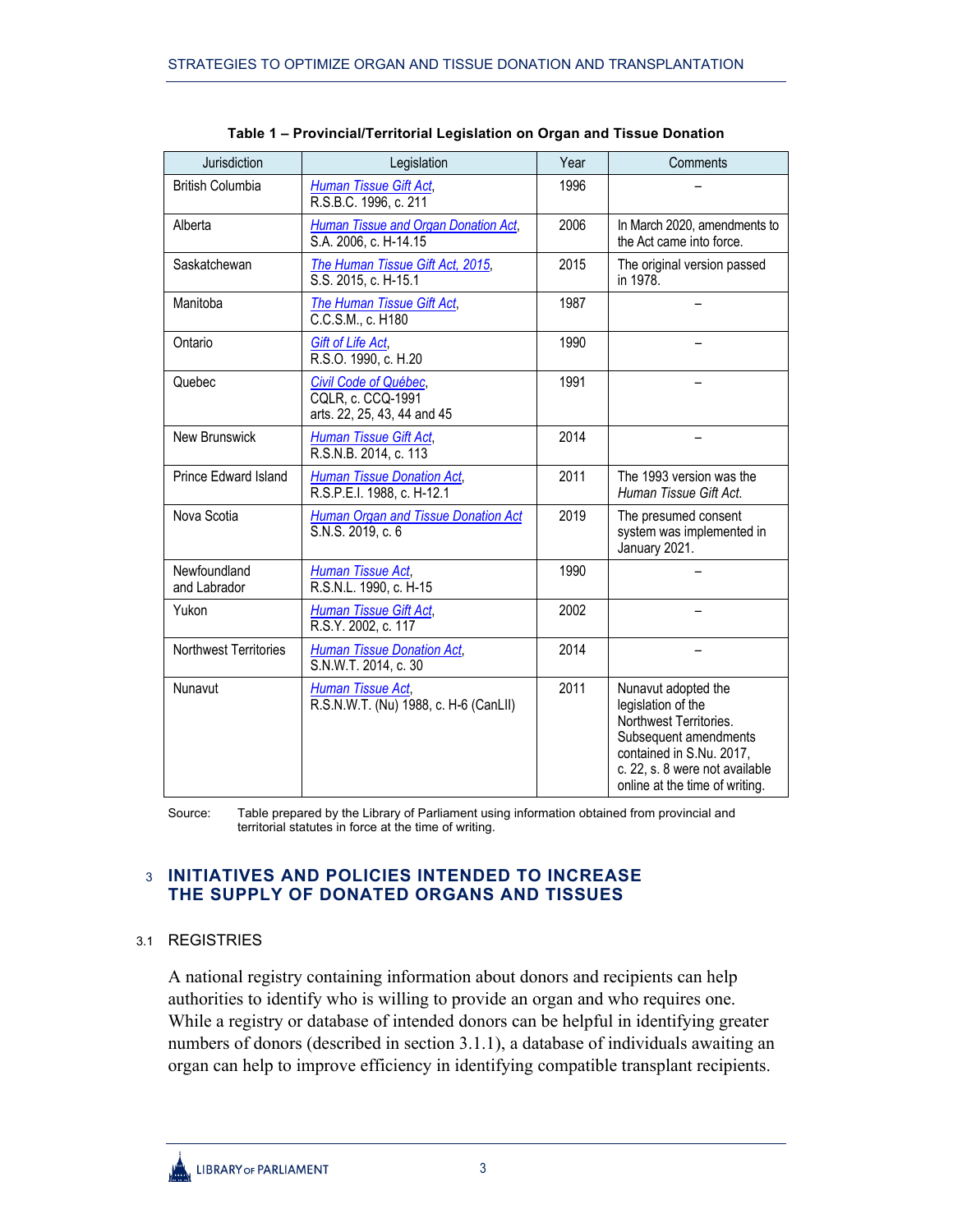Canada's situation with respect to a national organ recipient waiting list is discussed in section 4 of this paper.

Some factors may affect the usefulness of a donor registry that helps to identify individuals who have expressed their intention to donate their organs should they become candidates. These factors include the efficiency of coordinators in recruiting candidate donors who are registered, the administrative burden of maintaining and updating the registry, and the role of family consent.

Another limiting factor for both donor and waiting list registries is geography. The viability of retrieved organs is measured in hours, and the faster an organ can be transplanted, the better the chances are for a successful outcome. For example, transplantation should occur within 12 hours for a liver, 8 hours for a lung and 6 hours for a heart.<sup>[11](#page-16-1)</sup> The time constraint limits recipient possibilities in a large country like Canada. Such a constraint does not apply in most other countries.

### <span id="page-7-0"></span>3.1.1 Databases of Intended Donors

Also referred to as a donor registry, a database of intended donors is what most people have in mind when they discuss a national registry. It contains names or other identifying information of individuals who have registered their intent to donate one or more organs and tissues after death. The registry can be set up to register consent to donate only or to register either consent or refusal to become a donor.

While there is no national database of intended organ donors in Canada, all provinces and territories, usually under their respective organ and tissue donation legislation, provide some means of registering intent to donate. These are listed in Table 2 below.

| Jurisdiction            | Description                                                                                                                                                                                                                                                                                                                                                                                                           |
|-------------------------|-----------------------------------------------------------------------------------------------------------------------------------------------------------------------------------------------------------------------------------------------------------------------------------------------------------------------------------------------------------------------------------------------------------------------|
| <b>British Columbia</b> | BC Transplant's Organ Donor Registry allows residents to register their intent or<br>refusal to become donors online, by mail or in person.                                                                                                                                                                                                                                                                           |
| Alberta                 | The Alberta Organ and Tissue Donation Registry permits residents to register, edit<br>and update their consent to donate online.                                                                                                                                                                                                                                                                                      |
| Saskatchewan            | The Saskatchewan Organ and Tissue Donor Registry allows residents to register the<br>intent to donate online, by email or by mail.                                                                                                                                                                                                                                                                                    |
| Manitoba                | Through Shared Health Manitoba's SignUpforLife.ca, residents can register to be a<br>donor, as well as check on and update their consent to donate, online.                                                                                                                                                                                                                                                           |
| Ontario                 | The Trillium Gift of Life Network operates Ontario's organ and tissue donor registry.<br>Residents can register, check on and update their consent to donate online or in<br>person at ServiceOntario locations.                                                                                                                                                                                                      |
| Quebec                  | There are three ways to register consent to donate in Quebec. First, Quebec's<br>Régie de l'assurance maladie du Québec operates a donor registry in which residents<br>can register their intent to donate online. Second, intended donors can affix a signed<br>sticker to their health cards. Third, residents can contact the Chambre des notaires<br>du Québec to register consent or refusal to become a donor. |

**Table 2 – Provincial/Territorial Organ Donation Registries**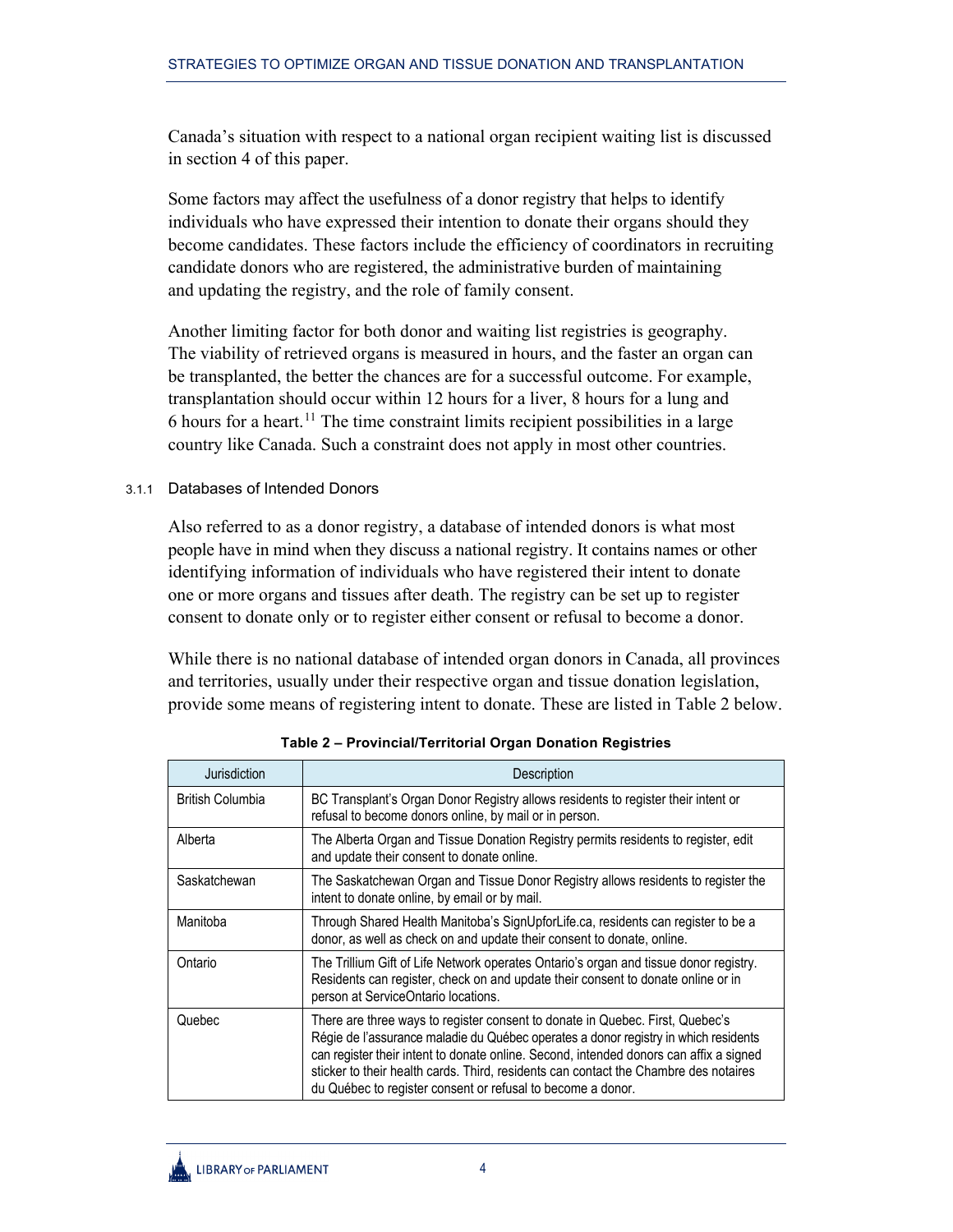| Jurisdiction                                | Description                                                                                                                                                                                                                                                                                                                              |  |
|---------------------------------------------|------------------------------------------------------------------------------------------------------------------------------------------------------------------------------------------------------------------------------------------------------------------------------------------------------------------------------------------|--|
| New Brunswick                               | There is no online organ donor registry in New Brunswick. Instead, residents can<br>indicate their desire to become donors when they update or renew their provincial<br>health insurance cards.                                                                                                                                         |  |
| Prince Edward Island                        | Residents may register their intent to donate online or by completing a form and<br>submitting it to the Prince Edward Island Medicare Office.                                                                                                                                                                                           |  |
| Nova Scotia                                 | Under presumed consent effective January 2021, residents can register their<br>consent or refusal to donate when they renew their health cards or by completing<br>a mail-in form.                                                                                                                                                       |  |
| Newfoundland<br>and Labrador                | There is no online registry in the province, but residents can indicate and update<br>their intent to donate on Medical Care Plan applications for health coverage.<br>When residents apply for health coverage, they can indicate their intent to donate<br>and the words "organ donor" will appear on their newly issued health cards. |  |
| Yukon                                       | Residents can complete a form and submit it to the territorial health insurance office<br>to register their intent to donate. In addition to being added to the registry, intended<br>donors receive a sticker to put on their health cards.                                                                                             |  |
| <b>Northwest Territories</b><br>and Nunavut | Residents who wish to register their intent to donate can do so through Alberta's<br>Organ and Tissue Donation Registry.                                                                                                                                                                                                                 |  |

Sources: Table prepared by the Library of Parliament using information obtained from British Columbia, Provincial Health Services Authority, BC Transplant, *[Organ Donor Registry](http://www.transplant.bc.ca/our-services/organ-donor-registry)*; Alberta, MyHealth.Alberta.ca, *[Alberta Organ and Tissue Donation Registry](https://myhealth.alberta.ca/Pages/OTDRHome.aspx)*; Saskatchewan, Saskatchewan Health Authority, *[Organ and Tissue Donor Registry](https://www.saskatchewan.ca/residents/health/accessing-health-care-services/organ-and-tissue-donor-registry)*; Manitoba, Shared Health Manitoba, *[SignUpForLife.ca](https://www.signupforlife.ca/)*; Ontario, Ontario Health, Trillium Gift of Life Network, *[beadonor.ca](https://beadonor.ca/)*; Quebec, Ministry of Health, *[Organ and tissue donation](https://www.quebec.ca/en/health/blood-tissue-and-organ-donation/organ-and-tissue-donation/procedure/)*; New Brunswick, Department of Health, *[New](https://www2.gnb.ca/content/gnb/en/departments/health/Hospital-Services/content/organ_donation.html)  [Brunswick Organ & Tissue Donation Program](https://www2.gnb.ca/content/gnb/en/departments/health/Hospital-Services/content/organ_donation.html)*; Prince Edward Island, Department of Health and Wellness, *[Register as an Organ and/or Tissue Donor](https://www.princeedwardisland.ca/en/service/register-organ-andor-tissue-donor)*; Nova Scotia, Programs and Services, *[Organ](https://beta.novascotia.ca/organ-and-tissue-donation)  [and tissue donation](https://beta.novascotia.ca/organ-and-tissue-donation)*; Newfoundland and Labrador, Eastern Health, *[Organ Donation](https://www.easternhealth.ca/find-health-care/organ-donation/)*; Yukon, Health and Wellness, *[Donate your organs](https://yukon.ca/en/health-and-wellness/health-concerns-diseases-and-conditions/donate-your-organs)*; and Northwest Territories, Health and Social Services, *[Organ](https://www.hss.gov.nt.ca/en/services/organ-and-tissue-donation/organ-and-tissue-donation-registration-process)  [and Tissue Donation](https://www.hss.gov.nt.ca/en/services/organ-and-tissue-donation/organ-and-tissue-donation-registration-process)*.

A national donor registry could be created through the voluntary participation of the provinces and territories by combining their respective databases into a single registry.

Another proposed approach to the matter is to allow the Canada Revenue Agency to collect information on donor intent on federal income tax forms and to pass the information on to the relevant provincial or territorial government. This mechanism, proposed during the 43rd Parliament in a private member's bill, Bill C-210, was passed and received Royal Assent in June 2021.<sup>[12](#page-16-2)</sup> The new legislation does not stipulate a timeline for the Canada Revenue Agency to begin collecting the information.

<span id="page-8-0"></span>3.1.2 Living Tissue Donor Registry

The CBS Stem Cell Registry<sup>13</sup> is a registry of potential live donors of bone marrow or circulating peripheral blood (both sources of stem cells) for all provinces except Quebec. In Quebec, Héma-Québec operates the Stem Cell Donor Registry.<sup>[14](#page-16-4)</sup> Both registries are part of the World Marrow Donor Association, which provides access to about 40 million potential donors around the world.<sup>[15](#page-16-5)</sup>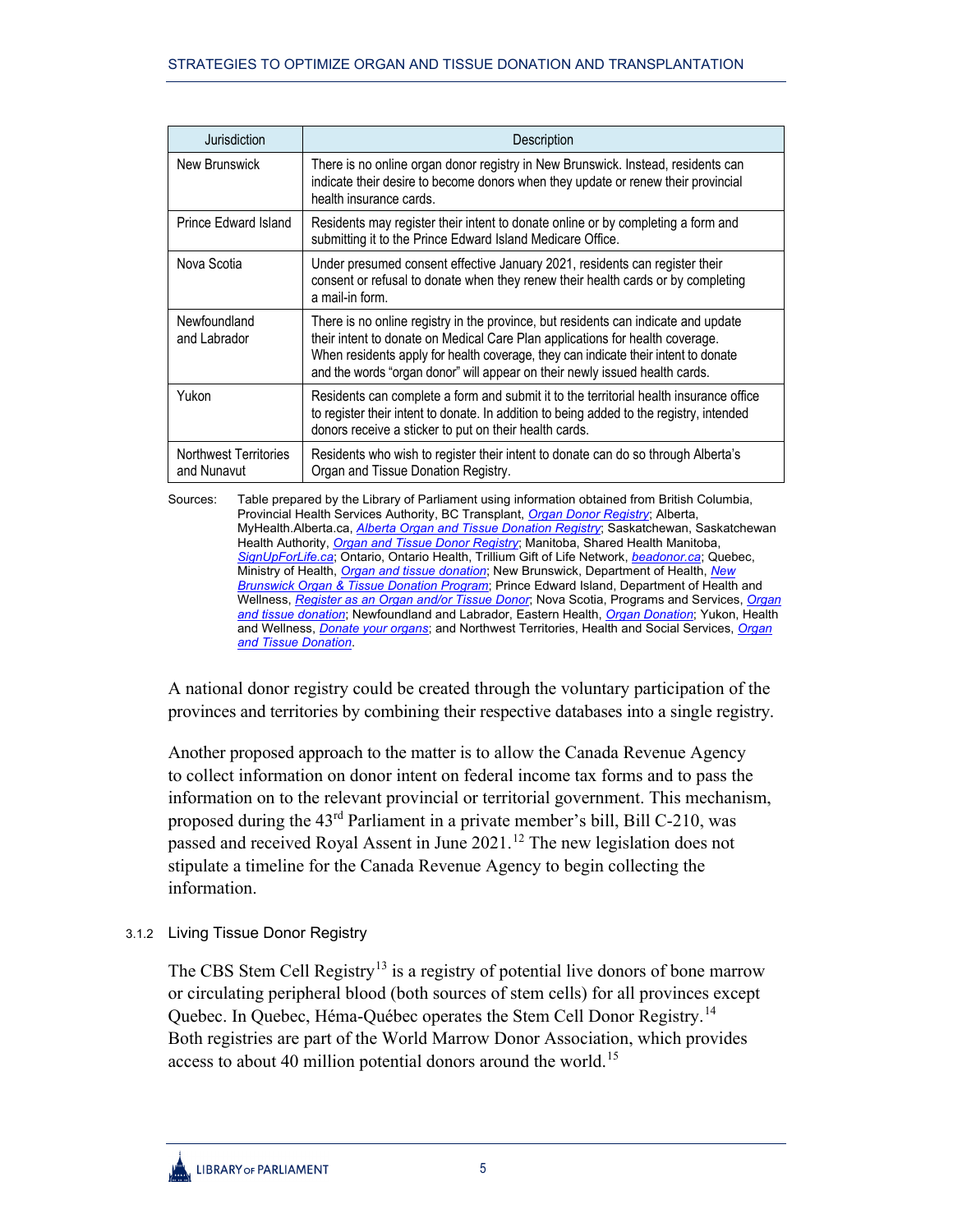#### <span id="page-9-0"></span>3.2 CORD BLOOD BANK

Umbilical cord blood is a rich source of stem cells, which are used in the treatment of blood disorders such as aplastic anemia and leukemia. Stem cell transplants from cord blood result in less tissue rejection than stem cell transplants from other sources. CBS launched a publicly funded umbilical cord blood bank in 2015, with the participation of all provinces except Quebec. The CBS Cord Blood Bank provides multiple collection and storage facilities across Canada.<sup>[16](#page-16-6)</sup> In Quebec, Héma-Québec has created its own public cord blood bank.<sup>[17](#page-16-7)</sup>

#### <span id="page-9-1"></span>3.3 PRESUMED CONSENT

An option often suggested as a way to increase organ donor rates is the presumed consent system, also known as deemed consent or the opt-out system. Under this approach, consent to donate is presumed unless a person has expressly indicated otherwise during their lifetime. Until recently, all provinces and territories in Canada have operated under the opt-in, explicit consent or required consent system, whereby an individual expresses the intention to become a donor. Consent to donate is addressed in the provincial and territorial statutes pertaining to organ and tissue donation.

Under explicit consent, failure to express a desire to donate during one's lifetime is not considered a refusal to become a donor; rather, the family becomes the ultimate source for consent. Proponents of the presumed consent approach note that the vast majority of Canadians are in favour of organ donation when asked, but that only a fraction of those who are in favour actually register their intent in a database or through their health cards. $18$ 

Many countries have adopted the presumed consent approach, and proponents of this approach note that the majority of countries with the highest deceased donor rates worldwide have presumed consent legislation (see Figure 1).<sup>[19](#page-16-9)</sup> In 2021, Nova Scotia became the first province in Canada to implement presumed consent for organ and tissue donation. The new legislation still requires consent from the next of kin, and it also implements a mandatory referral system, described in section 3.5 of this paper.<sup>[20](#page-16-10)</sup> Some other provinces, including Alberta, Ontario and Quebec, have also seen private members' bills that propose presumed consent for organ donation; however, none have become law. British Columbia, however, asserts that other strategies, including some described later in this document, are more effective at increasing the deceased donor rate than presumed consent.<sup>[21](#page-16-11)</sup>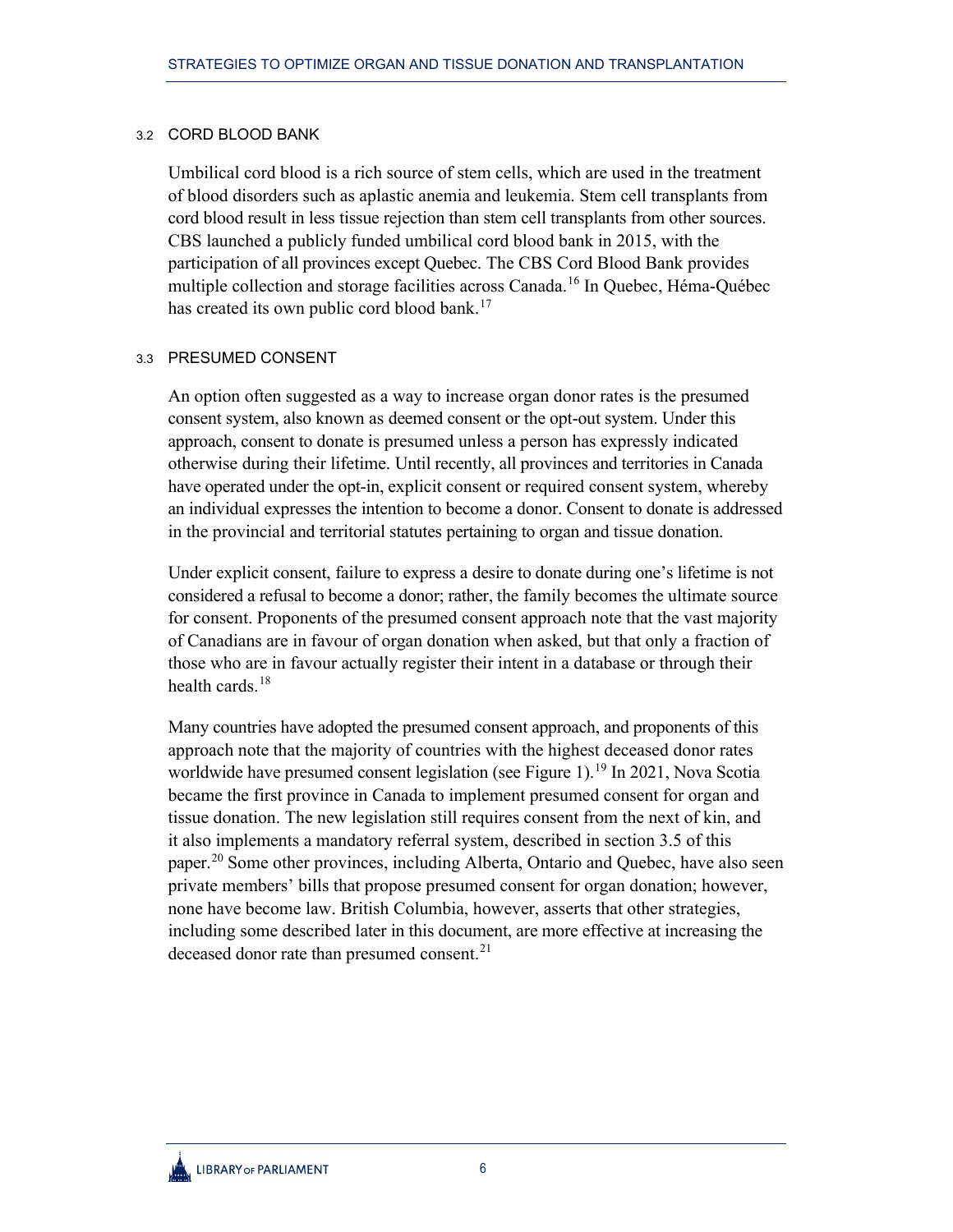

**Figure 1 – Deceased Organ Donor Rates and Consent Regimes in Selected Countries, 2020 (per million population)**

Note: a. With the exception of Wales, explicit consent to donate organs was previously required in the United Kingdom. England and Scotland have implemented presumed consent systems, but the data illustrated here predate those introductions. In Canada, presumed consent in Nova Scotia had not yet been implemented for this data period.

Source: Figure prepared by the Library of Parliament using data obtained from International Registry in Organ Donation and Transplantation, "Worldwide Actual Deceased Organ Donors Rate 2020 (pmp)," *[International Registry in Organ Donation and Transplantation: Final numbers 2020](https://www.irodat.org/img/database/pdf/Irodat%20December_final%202020.pdf#page=3)*, December 2021, p. 2; and Canadian Institute for Health Information, *[Annual statistics on organ](https://www.cihi.ca/en/annual-statistics-on-organ-replacement-in-canada-2011-to-2020)  [replacement in Canada, 2011 to 2020](https://www.cihi.ca/en/annual-statistics-on-organ-replacement-in-canada-2011-to-2020)*.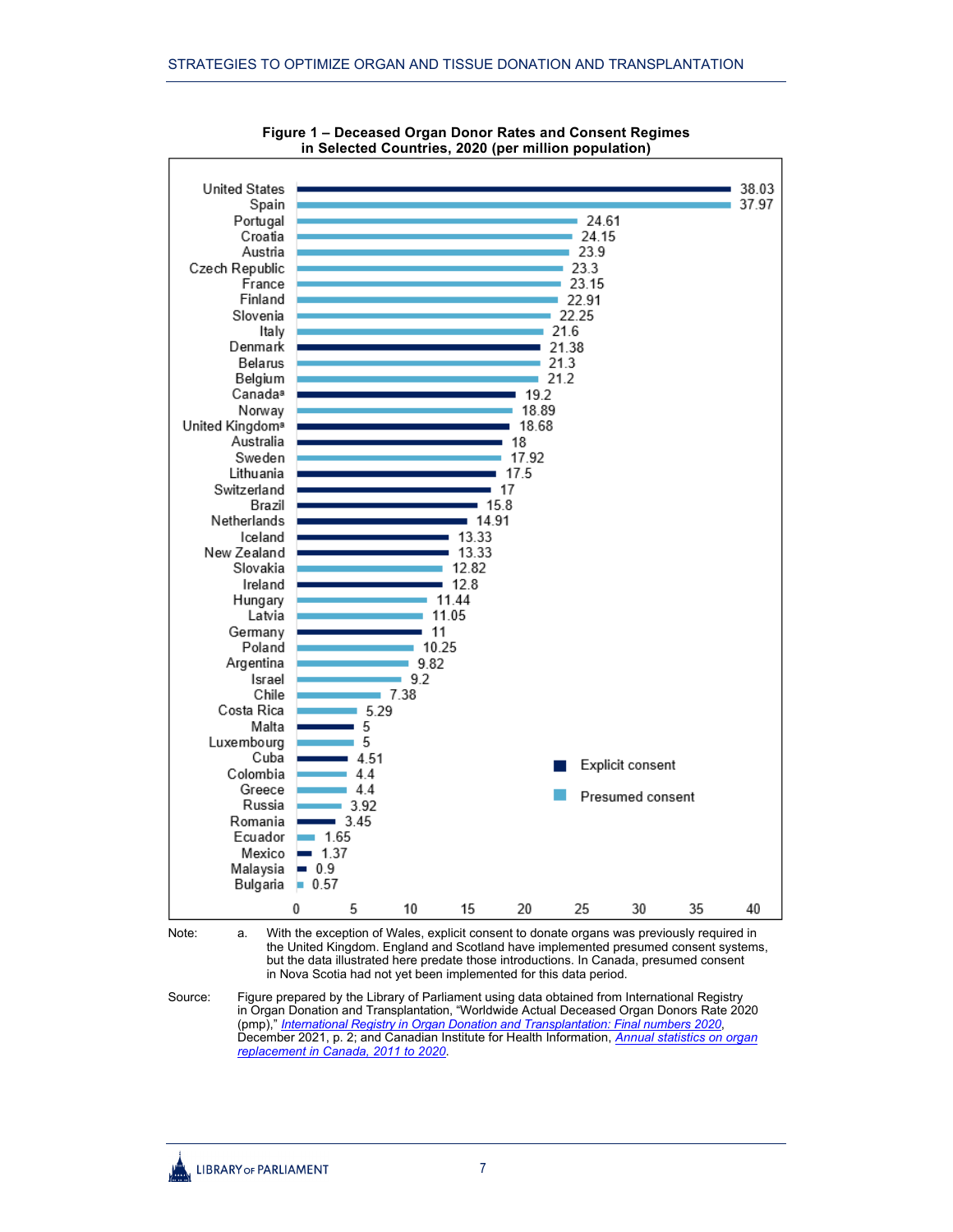However, Figure 1 reveals that the consent regime is not the only variable that determines deceased organ donor rate. Some countries with presumed consent regimes have donor rates that are lower than other countries that operate opt-in systems. For example, Poland and Sweden, which both have presumed consent legislation, report lower donor rates than Canada under its opt-in approach. Moreover, the United States (U.S.), which has an opt-in system, has the highest deceased donor rates.

A 2009 review of studies that compared donation rates before and after the introduction of presumed consent legislation in three countries found that presumed consent "is associated with increased organ donation rates, even when other factors are accounted for."<sup>[22](#page-16-12)</sup> The review's authors noted, however, that there was little examination in the studies of any other changes taking place when the legislation was introduced, and that other factors, such as the availability of donors, the infrastructure of the transplantation service, investment in health care and public attitudes toward organ donation may all have played a role in determining donor rates. More recently, a similar conclusion was drawn by the authors of a 2019 study that compared six countries that had changed from an explicit system to a presumed consent regime. The authors concluded that

[a]lthough presumed consent alone is unlikely to explain the increase in donation rates, the adoption of such a policy may prove to be a worthwhile risk for countries experiencing consistently low organ donation rates.[23](#page-16-13)

Analyses of organ donor rates in Spain and Brazil suggest that it was not the introduction of presumed consent legislation per se that brought about an increase in organ donor rates, but rather an increased investment in donation and transplantation infrastructure. Spain, which has had the highest organ donor rate worldwide for several years, did not realize an improvement in the organ donor rate, despite its presumed consent system, until the country invested in the organizational structure for organ donation.<sup>[24](#page-16-14)</sup> Brazil abolished its presumed consent law shortly after implementing presumed consent in the late 1990s, when it realized that without the added infrastructure, presumed consent would not produce additional organ donors.<sup>[25](#page-16-15)</sup>

Other countries have taken different approaches to rendering presumed consent more effective. Singapore, Israel and Chile, for example, have implemented policies whereby individuals who opt out as potential organ donors under their presumed consent systems are given lower priority should they need an organ transplant.<sup>[26](#page-16-16)</sup>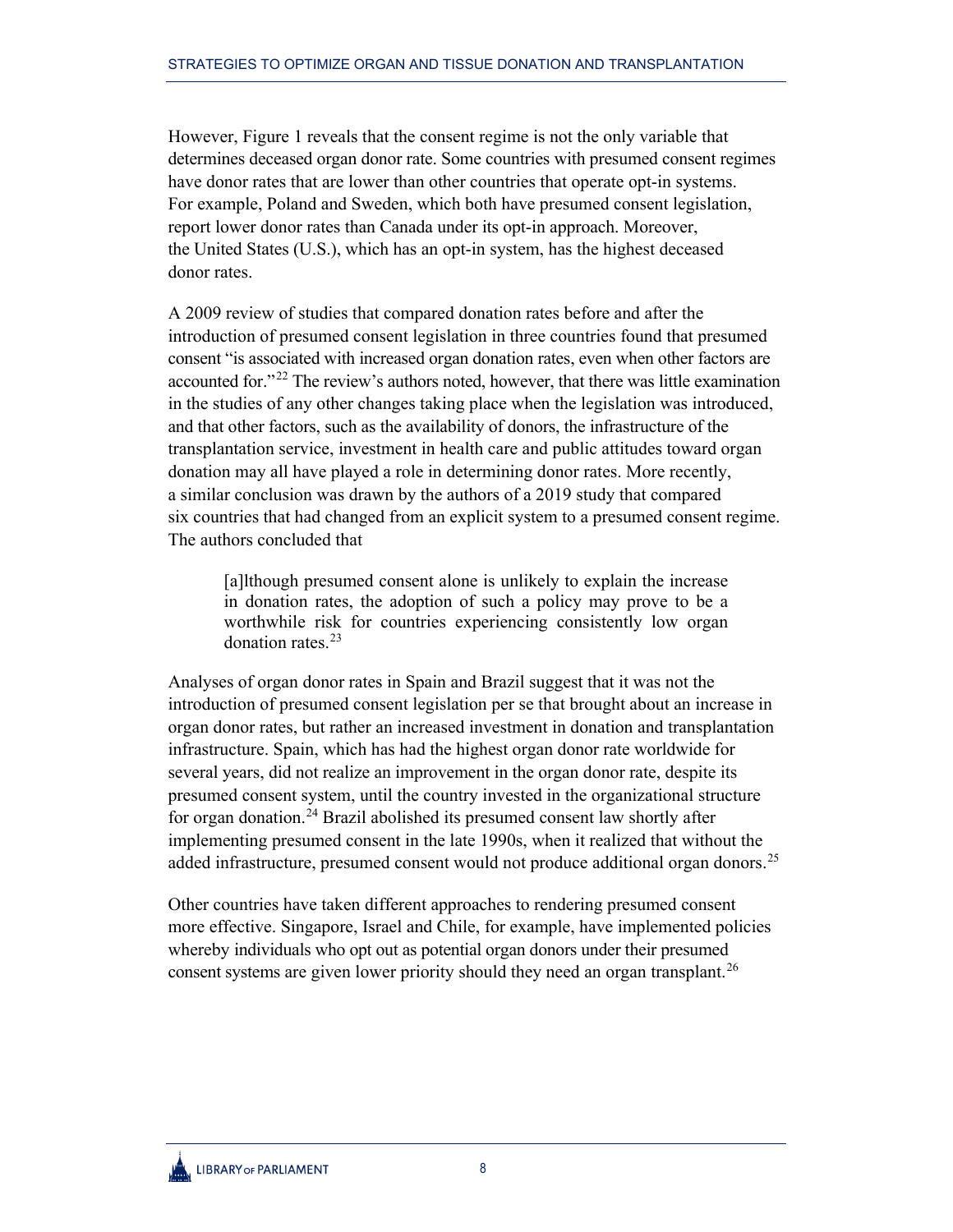It has been reported that few countries that have presumed consent legislation actually enforce it.<sup>[27](#page-16-17)</sup> Rather, these jurisdictions have brought about improved organ donor rates by addressing family consent and donor identification and recruitment.<sup>[28](#page-16-18)</sup> Public awareness campaigns that reinforce the need to voice one's intentions to family, as well as professional awareness and training programs that ensure donor identification and recruitment occur under a specific set of guidelines and policies, are some of the initiatives put in place by high-performing countries to improve organ donor rates.

A 2012 article about the deceased donation process in 29 countries where explicit consent must be given and 25 countries operating presumed consent systems observed that:

deceased donation programs are complex, affected not only by law, administration and infrastructure but also ideology and values. It is improbable that any single strategy or approach will cause a marked improvement on deceased donation rates.<sup>[29](#page-16-19)</sup>

The article contended that the authority of the next of kin must be factored into any decision to implement presumed consent.

## <span id="page-12-0"></span>3.4 MANDATORY DECLARATION

Although not implemented anywhere in Canada, mandatory declaration (sometimes referred to as "mandated choice") ties consent for organ donation to a regulated program, usually provincial health care coverage, for which every resident applies. This approach requires that, as part of the application process, individuals declare whether or not they consent to organ donation following death.

## <span id="page-12-1"></span>3.5 MANDATORY REFERRAL

Mandatory referral (or required reporting) is the requirement that health care professionals report all brain deaths (and possibly cardiac deaths) or imminent deaths to their local organ procurement organization. With the exception of Saskatchewan and Newfoundland and Labrador, as of 2018 all provinces that have an organ donation and transplantation program have implemented or are implementing some sort of mandatory referral system in an effort to boost organ and tissue donor rates.<sup>[30](#page-16-20)</sup>

## <span id="page-12-2"></span>3.6 PROFESSIONAL TRAINING IN DONOR RECRUITMENT

In the past, health care professionals were not given specific training for recruiting organ donors. As a result, they may have felt reluctant to approach the families of potential donors and may not have been adequately informed about organ referral. Over the years, as organ donation and transplantation programs have evolved, specially trained organ donor coordinators and physicians have joined these programs. The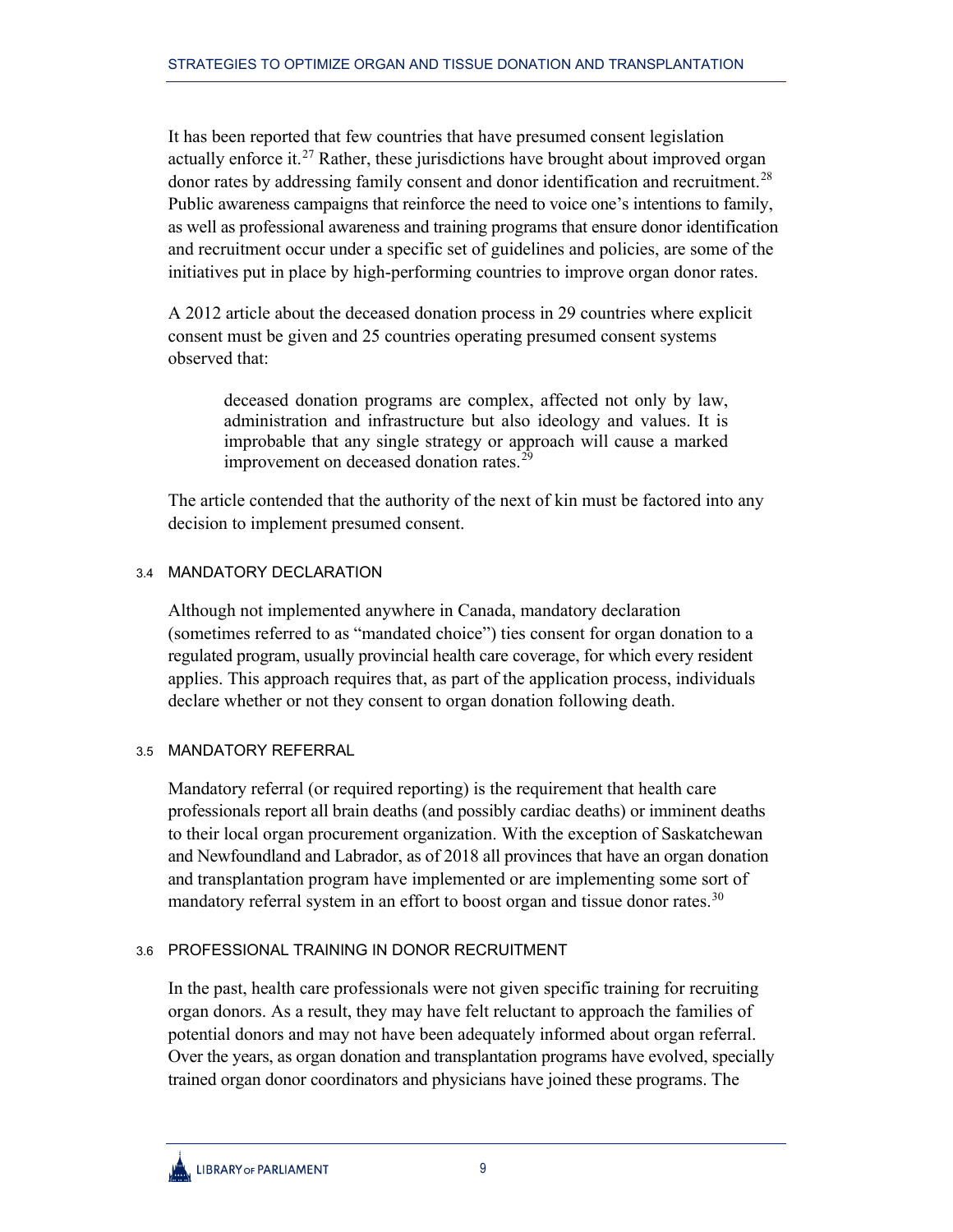coordinators are trained to identify potential donors and approach families for consent. The organ donor physicians are trained to improve donation practices, support donor care, and facilitate education and awareness, all in collaboration with the coordinators and the health care facility. All provinces with an organ donation and transplantation program have implemented or are in the process of implementing donation physician programs.<sup>[31](#page-16-21)</sup> CBS has described the inclusion of donation physicians as the "cornerstone" of Spain's successful organ donation and transplantation program.<sup>[32](#page-16-22)</sup>

#### <span id="page-13-0"></span>3.7 PUBLIC AWARENESS

Public awareness campaigns about organ donation and transplantation help individuals to make an informed choice about their intent or refusal to donate their organs. As well, the campaigns help to increase public support for and participation in the donation and transplantation process.

In 1997, Parliament enacted the *National Organ Donor Week Act*, which established the last full week of April of each year as National Organ Donor Week.<sup>[33](#page-16-23)</sup> Since assuming responsibility for organ and tissue donation in 2008, CBS coordinates activities during what is now called the National Organ and Tissue Donation Awareness Week, together with provincial organizations, health charities and advocacy groups, to raise awareness and encourage Canadians to register their intent to donate organs either after their death or as a living donor.<sup>[34](#page-16-24)</sup>

## <span id="page-13-1"></span>4 **INITIATIVES INTENDED TO OPTIMIZE THE MATCHING OF AVAILABLE ORGANS AND TISSUES WITH INDIVIDUALS ON WAITING LISTS**

#### <span id="page-13-2"></span>4.1 NATIONAL REAL-TIME WAITING LISTS FOR PATIENTS REQUIRING TRANSPLANTS

Proponents of real-time waiting lists sometimes point to the registry operated in the U.S. as an example to follow. The U.S. has implemented a system to manage the logistical issues associated with operating a national approach to organ donation and transplantation. The U.S. Organ Procurement and Transplantation Network (OPTN) links all professionals involved in the donation and transplant system by maintaining a national waiting list (operated by a private organization called the United Network for Organ Sharing, or UNOS) and providing "equity in access to transplants." [35](#page-16-25) All U.S. transplant centres and organ procurement organizations are members of the OPTN.

When an organ donor has been identified and consent obtained in the U.S., the procuring organization accesses the national transplant database operated by the OPTN, either online or by contacting the UNOS Organ Center directly. Once donor information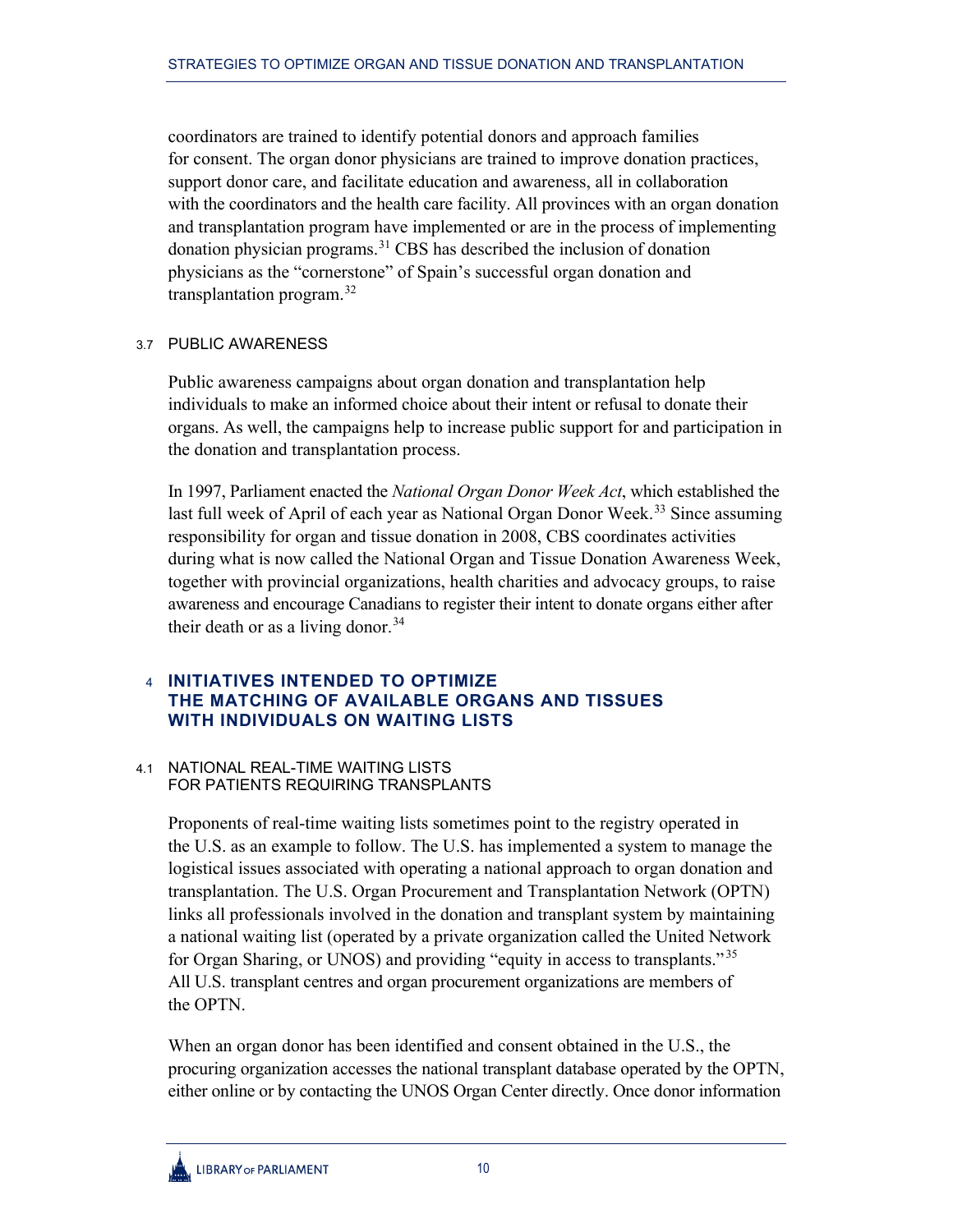is entered, a donor–recipient search for a match is run for each donated organ. The resulting list of potential recipients is ranked according to objective medical criteria (e.g., blood type, tissue type and size of the organ, as well as the medical urgency of the patient's situation, the time already spent on the waiting list and the distance between donor and recipient). Each organ has specific criteria.

Using the list of potential recipients, the local organ procurement coordinator or an organ placement specialist contacts the transplant centre of the highest-ranked patient and offers the organ. If the organ is turned down, the organ procurement coordinator or placement specialist contacts the transplant centre of the next highest-ranked potential recipient on the match list, and this is repeated until a recipient is found. Once the organ is accepted for a patient, UNOS assists with the transportation arrangements, and the transplant surgery is scheduled.<sup>[36](#page-16-26)</sup>

Canada does not have a single, centralized list of all patients waiting for an organ. However, since accepting responsibility for Canada's organ and tissue donation and transplantation system in 2008, CBS has developed the Canadian Transplant Registry with the participation of all jurisdictions, including Quebec. It consists of three national patient registries, described below.

## <span id="page-14-0"></span>4.1.1 Kidney Paired Donation Program

In 2009, CBS announced the first kidney transplants performed through the Living Donor Paired Exchange, the first registry of its kind in Canada. In 2014, the program was renamed the Kidney Paired Donation (KPD) Program. The KPD, which is both a donor registry and a recipient registry, aims to optimize the use of kidneys from living donors. If an individual is willing to donate a kidney to a designated recipient, such as a family member or friend, but is not a match for that recipient, the donor may register and possibly be a match for another recipient. The KPD registers pairs of individuals: a donor willing to donate a kidney and a recipient in need of a kidney but who are not a match. However, matches can be made with another donor/recipient pair where tissue type and blood group make such swapping possible. Matching donors to recipients can sometimes involve multiple pairs. As of 1 January 2022, the KPD Program had facilitated 872 kidney transplants.<sup>[37](#page-16-27)</sup>

## <span id="page-14-1"></span>4.1.2 National Organ Waitlist

The National Organ Waitlist (NOW) was launched in 2012 by CBS. NOW is a real-time, online listing of Canadians awaiting transplants for all organs except kidneys (heart, lung, liver, pancreas and bowel, or multiple organs). Provincial and territorial donation and transplantation programs can access the secure database to identify patients in the most critical need anywhere in Canada. NOW alerts are also sent regularly to health care subscribers to provide information about wait times and organ availability.[38](#page-16-28)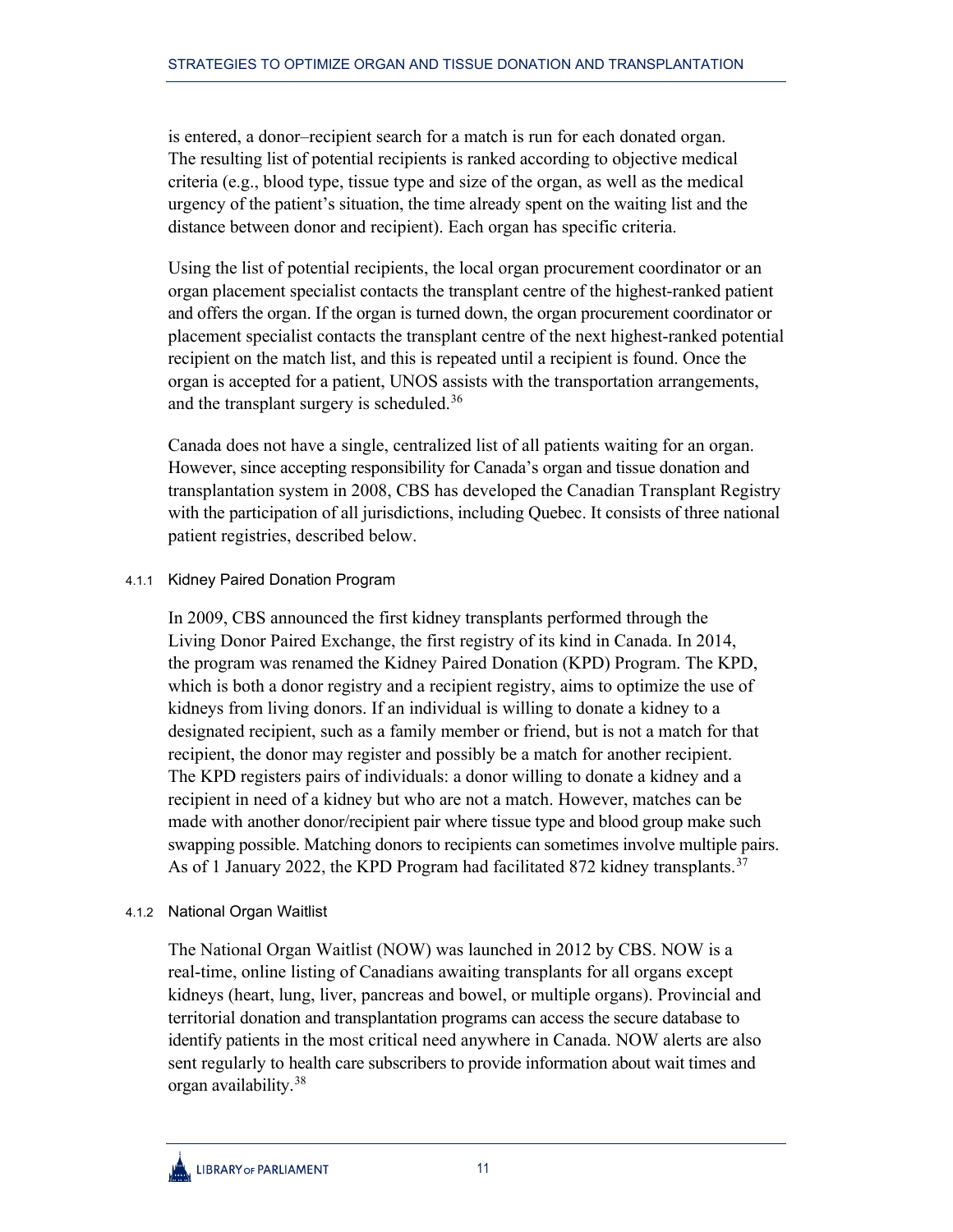#### 4.1.3 Highly Sensitized Patient Program

<span id="page-15-0"></span>CBS established the Highly Sensitized Patient (HSP) Program in 2013, in cooperation with provincial transplant programs, to provide kidneys for donation to patients whose immune systems are highly sensitized. It provides a registry for kidney transplant candidates who are difficult to match given their immunological profile and includes efforts to help find donors for these highly sensitized patients through national sharing. As of 1 February 2022, the HSP Program had facilitated 759 kidney transplants.<sup>[39](#page-16-29)</sup>

## <span id="page-15-1"></span>5 **CONCLUSION**

Canada has a long waiting list of individuals in need of a transplant. Various strategies could be deployed to increase the number of organs available and optimize outcomes in transplantation. The majority of countries with the highest deceased organ donor rates also have presumed consent regimes, although some countries with presumed consent regimes have low donor rates. The introduction of such regimes is controversial, and debate continues as to whether presumed consent regimes alone can increase organ donor rates. Initiatives, such as improving the training of personnel for identification and follow-up of potential donors in hospitals, requiring individuals to register their intent or refusal to donate, and holding ongoing public awareness campaigns, are solutions that have been proposed to boost organ donor rates and increase the number of successful organ transplants.

#### NOTES

<span id="page-15-2"></span>This HillStudy is based on an earlier publication by the same author: Sonya Norris, *Organ Donation and [Transplantation in Canada](https://publications.gc.ca/collections/collection_2018/bdp-lop/bp/YM32-2-2018-13-eng.pdf)*, Publication no. 2018-13-E, Library of Parliament, 14 February 2018.

<span id="page-15-3"></span><sup>1.</sup> Canadian Institute for Health Information (CIHI), "Annual Statistics on Organ Replacement in Canada: [Dialysis, Transplantation and Donation, 2010](https://www.cihi.ca/sites/default/files/document/corr-dialysis-transplantation-donation-2010-2019-snapshot-en.pdf) to 2019," *CIHI Snapshot*, December 2020.

<span id="page-15-4"></span><sup>2.</sup> CIHI, *[Annual Statistics on Organ Replacement in Canada,](https://www.cihi.ca/en/annual-statistics-on-organ-replacement-in-canada-2011-to-2020) 2011 to 2020*.

<span id="page-15-5"></span><sup>3.</sup> CIHI, *[e-Statistics Report on Transplant, Waiting List and Donor Statistics, 2020](https://view.officeapps.live.com/op/view.aspx?src=https%3A%2F%2Fwww.cihi.ca%2Fsites%2Fdefault%2Ffiles%2Fdocument%2Fcorr-transplant-wait-list-donor-stats-2020-en.xlsx&wdOrigin=BROWSELINK)*.

<span id="page-15-6"></span><sup>4.</sup> Sonya Norris, *[Organ Donation and Transplantation in Canada: Statistics, Trends and International](https://lop.parl.ca/sites/PublicWebsite/default/en_CA/ResearchPublications/202028E)  [Comparisons](https://lop.parl.ca/sites/PublicWebsite/default/en_CA/ResearchPublications/202028E)*, Publication no. 2020-28-E, Library of Parliament, 1 April 2020.

<span id="page-15-7"></span><sup>5.</sup> For more information on the federal and provincial responsibilities in health care, see Martha Butler and Marlisa Tiedemann, *[The Federal Role in Health and Health Care](https://lop.parl.ca/sites/PublicWebsite/default/en_CA/ResearchPublications/201191E)*, Publication no. 2011-91-E, Library of Parliament, 20 September 2013.

<span id="page-15-8"></span><sup>6.</sup> *[Safety of Human Cells, Tissues and Organs for Transplantation Regulations](https://laws-lois.justice.gc.ca/eng/regulations/SOR-2007-118/index.html)*, SOR/2007-118. For more background information, see Government of Canada, *[Cells, Tissues and Organs](https://www.canada.ca/en/health-canada/services/drugs-health-products/compliance-enforcement/information-health-product/cells-tissues-organs.html)*.

<span id="page-15-9"></span><sup>7.</sup> Government of Canada, *[Organ donation and transplantation collaborative](https://www.canada.ca/en/public-health/services/healthy-living/blood-organ-tissue-donation/organ-donation-transplantation-collaborative.html)*.

<span id="page-15-10"></span><sup>8.</sup> Department of Finance Canada, *[Investing in the Middle Class](https://www.budget.gc.ca/2019/docs/plan/budget-2019-en.pdf)*, Budget 2019, p. 154.

<span id="page-15-11"></span><sup>9.</sup> CIHI, *[Pan-Canadian Organ Donation and Transplantation Data and Performance Reporting System:](https://www.cihi.ca/sites/default/files/document/organ-donation-transplantation-data-performance-reporting-system-shortlist-report-en.pdf)  [Indicators and Measures Short-List for Prioritization](https://www.cihi.ca/sites/default/files/document/organ-donation-transplantation-data-performance-reporting-system-shortlist-report-en.pdf)*, April 2021.